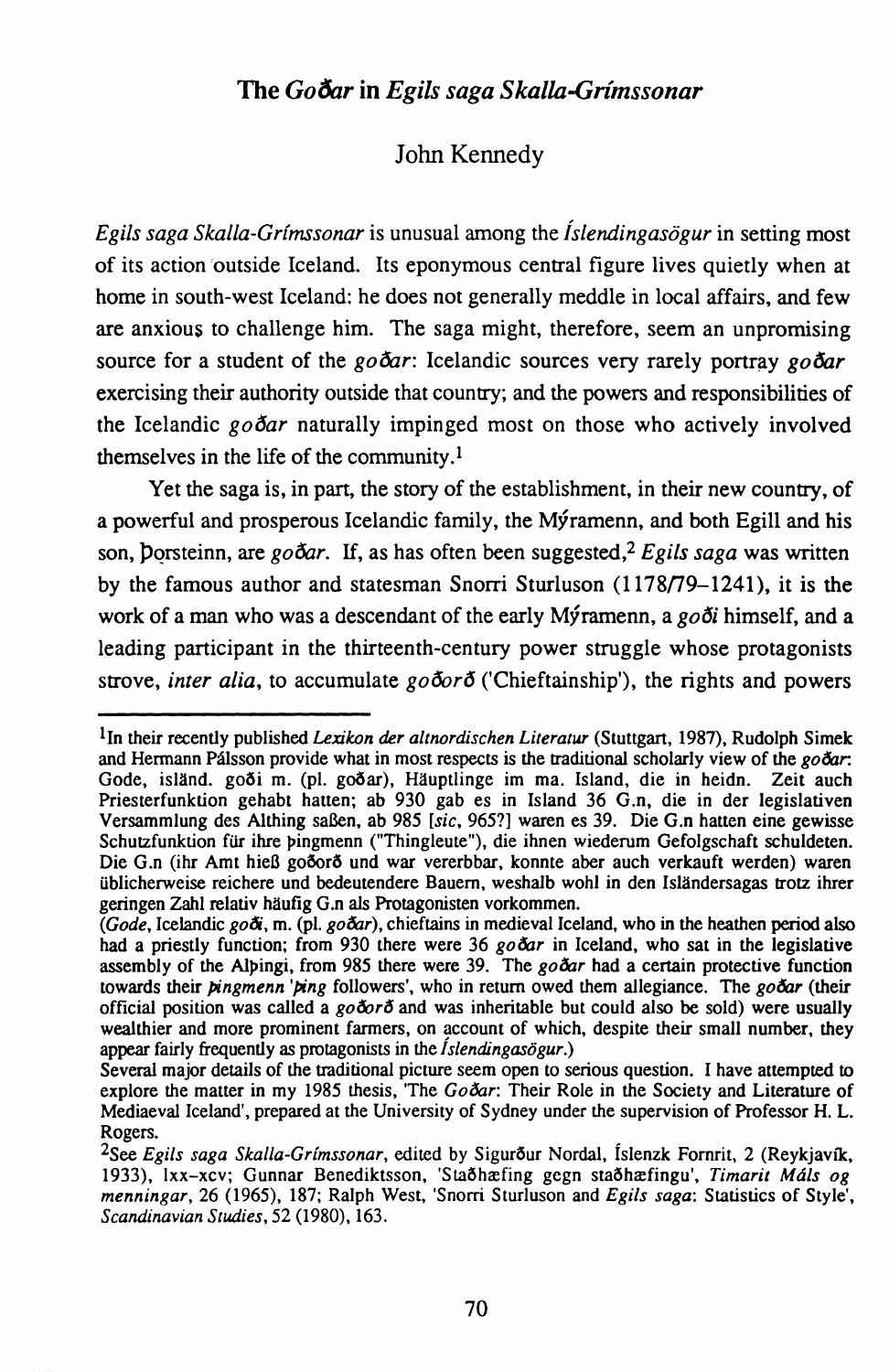attached to the *go&"s* office. If, as generally believed,3 Snorri came to possess the Myramannago&r6, one might expect him to take a shrewd interest in its ninth- and tenth-century origins,4 and perhaps even to present it in a way which subtly bolstered his own claims to authority in the Borgarfjor<sub>or</sub> district.

The Mýramenn are established in Iceland by Skalla-Grímr Kveld-Úlfsson, Egill's father. He comes from a distinguished Norwegian family, and his *landnám* in the new sountry is large and impressive. He distributes land freely to his companions on the voyage and to later arrivals, himself settling at the imposingly named Borg ('The Stronghold'; *cf.* the neighbouring Anabrekka, Dursstaðir, *etc.*).<sup>5</sup> But Skalla-Grímr is never described as a *goði* or said to have a *goðorð*, and no one in the saga is said to be a *pingma6r* of his.

Skalla-Grimr's son, Egill, dominates much of the saga, but it is only towards the end, during the dispute between his son, Dorsteinn, and Steinarr Qnundarson, that he is unequivocally revealed as having been a *goti.* At the local *vdrping,* we read in chapter 81 (p. 283), that Dorsteinn 'réð þar þingskopum mest, því at svá hafði verit, meðan Egill fór með goðorð ok mannaforráð' (Þorsteinn 'had the greatest say in the conduct of the assembly, for so it had been, while Egill held the  $\ell_0$ *dord* and the authority'). The saga does not indicate when or where Egill obtained the  $\ell \circ \delta \circ \delta$ . there is no mention of it when he takes over 'fjárforráða ok bús varðveizlu' (ch. 57, p. 173; 'supervision of the property and management of the farm') while his father is still alive; or when, on Skalla-Grímr's death, 'Egill tók þar við arfi, londum ok lausum aurum' (ch. 58, p. 175; 'Egill received the inheritance there — the lands and the movable property'). Egill makes two long journeys abroad after this, but there is no suggestion that he arranged for a substitute to control his  $g \circ \delta \circ \sigma$  on his behalf. Indeed, there seems no mention of his *goorn* at all before it comes into the hands of )>orsteinn. SeggewiB does suggest that a passing reference in chapter 78 (p. 268) to Egill's  $b\acute{u}\acute{\sigma}$  ('booth') at the Alpingi is evidence that he is a  $g\acute{o}\acute{a}$ <sup>6</sup>, but one must doubt that whenever a saga provides a character with such a *bu<sup>6</sup>* it intends to imply that he controls a *gooro*. During the famous fight at the Alpingi in *Brennu-Njáls* 

<sup>&</sup>lt;sup>3</sup>See Jón Jóhannesson, *A History of the Old Icelandic Commonwealth*, translated by Haraldur Bessason (Winnipeg, 1974), p. 234; Lúðvík Ingvarsson, *Goðorð og goðorðsmenn*, 3 vols (Egilsstaðir, 1986-87), II, 401-02, III, 62-63.

<sup>&</sup>lt;sup>4</sup>See Andre Bley, *Eigla-studien* (Ghent, 1909), pp. 144ff; Einar Ól. Sveinsson, 'The Icelandic Family Sagas and the Period in which their Authors Lived', translated by E. 0. G. Turville-Pette, *Acta Philologica Scandinavia,* 12 (1937), 84-85.

SChapter 28, pp. 73-74. Unless otherwise indicated, all saga references are to the fslenzk Fomrit edition of *Egils saga Skalla-Grimssonar.* (English translations are my own.) See also Magnus Olsen, *Farms and Fanes of Ancient Norway*, translated by Th. Gleditsch (Oslo, 1928), pp. 82-83, 86-87. 91-92.

<sup>&</sup>lt;sup>6</sup>Hermann-Josef Seggewiß, *Goði und Hofðingi: Die literarische Darstellung und Funktion von Gode und Hiiuptling in denlsliindersagas* (Frankfurt-on-Main, 1978), p. 73.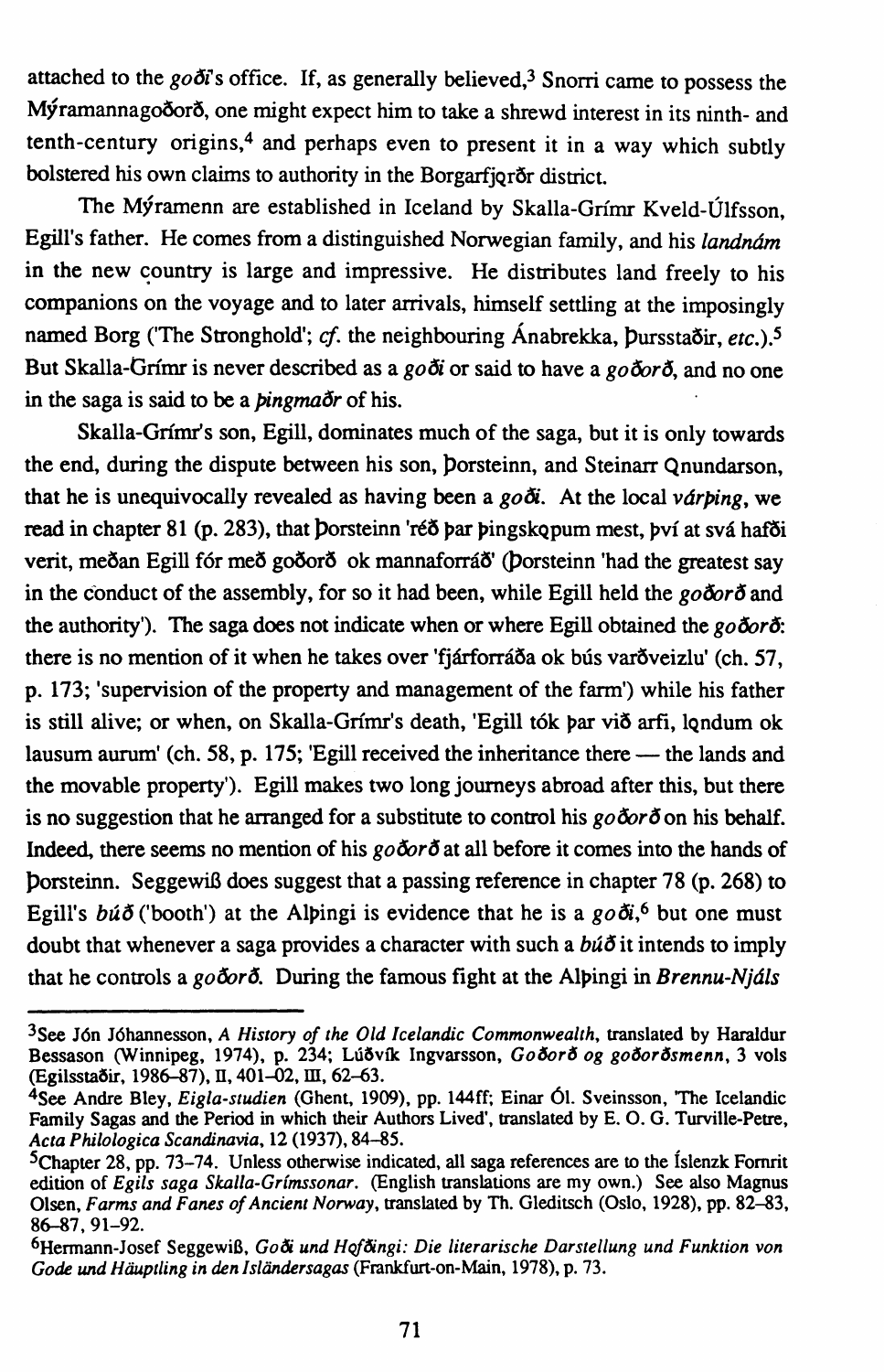saga Skapti Dóroddsson is dragged 'í búð sverðskriða nokkurs<sup>'7</sup> ('into some swordgrinder's booth').

An explanation for the saga's tardiness in revealing that Egill is a  $g \circ \delta i$  is provided by his avoidance of becoming involved in disputes at home in Iceland  $($ ch. 66, p. 211; ch. 78, p. 257). This is a bit surprising, in view both of the rather 'unretiring' nature Egill reveals abroad, and of what we learn from other sagas and *Grágás* of the *go*<sup> $\delta$ *i*</sup>'s role in society. One is inclined to believe either that the writer of this saga was not interested in most of Egill's exploits at home, or that he had little information about the doings of the adult Egill in Iceland. He certainly seems to have had' little interest in stressing Egill's *go&ro.* 

The passage from chapter 81 quoted above is not the first indication that }Jorsteinn Egilsson has a *go&ro.* In chapter 79 (p. 274) there is mention of his participation in the Logbergsganga at the Alpingi which, however, involved the judges as well as the *go&zr.* The matter is mentioned primarily to help define the relationship between Egill and Dorsteinn, who has surreptitiously borrowed his father's silk gown for the occasion. In chapter 80, Steinarr Qnundarson incites a thrall to defy Þorsteinn, saying: 'Svá lízk mér á pik, þrándr, ... sem eigi sé sýnt, hversu mikils pú metr goðorð Þorsteins, ef pit sjáizk tveir á' (p. 279; 'It seems to me in your case,  $Draf, \ldots$  that it won't be shown how greatly you esteem Dorsteinn's *go&ro,* if you two fight it out'). As a first clear mention of the *go&ro* belonging to the Myramenn, this may seem unceremonious, but from a literary viewpoint the treatment is quite felicitious. On the surface Steinarr is displaying contempt and urging Drándr to be contemptuous, but the very fact that he mentions Dorsteinn's *go&ro* hints that it looms large in his thinking.

At the *várping* Dorsteinn is very much the *go*<sup> $\delta$ </sup> with a band of *pingmenn* to lend him support:

> borsteinn Egilsson fjolmennti mjok til várpings ok kom par nótt fyrr en aðrir menn, ok tjolduðu búðir sínar, ok þingmenn hans, er þar áttu búðir. Ok er peir hofðu um búizk, pá lét þorsteinn ganga til pingmannalið sitt, ok ger6u par bu6arveggi mikla. (ch. 81, pp. 282-83) )Jorsteinn Egilsson brought a very large band of men to the spring assembly and arrived there a night before the others; he roofed his booths, as did those of his *pingmenn* who had booths there. And when they had completed this, )Jorsteinn had his band of *pingmenn* set to, and they built large booth walls there.

Though it is Egill's rather devious arbitration that wins the day for him at this *ping,*  }Jorsteinn clearly is a force to be reckoned with in his own right:

*<sup>7</sup>Brennu-Nja/s saga,* edited by Einar 61. Sveinsson, islenzk Fomrit. 12 (Reykjavik. 1954), ch. 145, p. 407.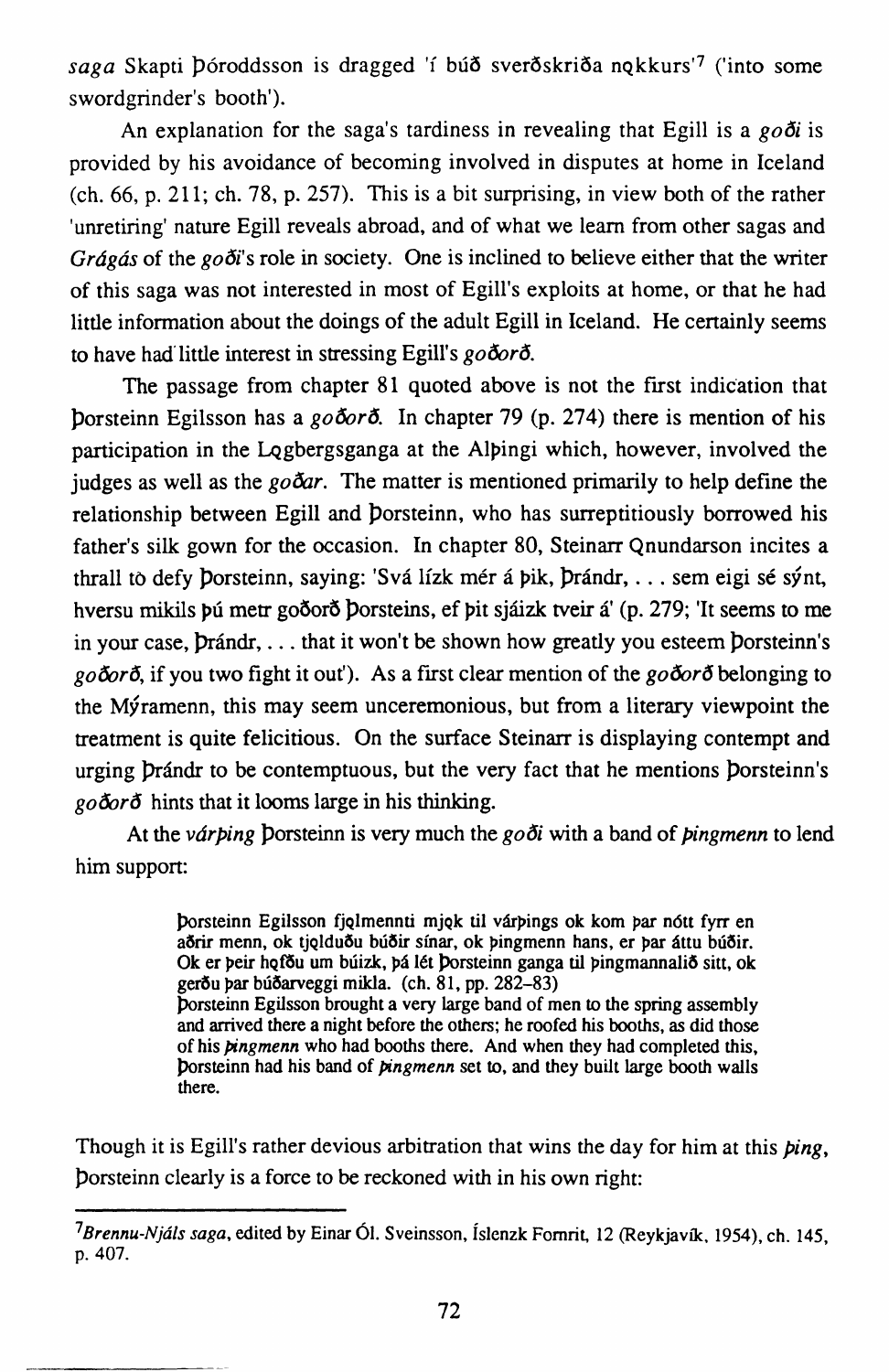En er borsteinn kom heim, þá sendi hann um daginn eptir húskarl sinn út til Leirulækjar at segja Steinari, at hann færði bústað sinn um Borgarhraun, en at qorum kosti myndi hann njóta pess við Steinar, ef hann ætti fleira mannaforráð, - 'ok mun þá eigi kostr brottferðar'. En Steinarr bjó ferð sína út á Snæfellsstrond, ok þar setti hann bú saman, er heitir at Elliða, ok lýkr þar viðskiptum þeira Þorsteins Egilssonar. (ch. 84, pp. 292-93) But the day after Dorsteinn returned home, he sent his servant out to Leirulækr to tell Steinarr that he should move his farmstead across Borgarhraun, or otherwise borsteinn would use against him any greater authority he might have,  $-$  'and in that case there will be no question of departure'. Steinarr made preparations for a journey out to Snæfellsstrond, and established a farm at a place called Ellioti, and that was the end of his dealings with Dorsteinn Egilsson.

His father may be unimpressed by him (ch. 79, p. 274), but porsteinn emerges as an effective leader. The *go&ro* is in safe hands.

Two other men identified as *gobar* play a role in the saga. Steinarr Qnundarson seeks the support of both in his dispute with porsteinn Egilsson, and in each case he offers payment. Einarr from Stafaholt, whom Steinarr approaches first, is introduced without the usual mention of his father's name, but we are told immediately that 'hann var go6or6sma6r' (ch. 81, p. 282; 'he was a man with a *go6or0').* Presumably this is why Steinarr has approached him. Einarr does in fact bring a large force to the *várping*, but he has earlier told Steinarr: 'Dik mun litlu skipta um mína liðsemð, nema fleiri virðingamenn veiti at bessu máli' (ch. 81, p. 282; 'My help will make little difference to you, unless other prominent men support the case'). One might think that a  $g \circ \delta i$  could not afford to make such a damaging admission, but it does, of course, reflect glory on porsteinn and the Myramenn. Writing in 1905 the legal historian Friedrich Boden included Einarr in a group of relatively powerless *go/Jar* he believed to have existed in early Icelandic society, and proposed on the evidence of *Egils saga* that he was the client of the mightier Tungu-Oddr. $8$  But though Tungu-Oddr does seem to take a more prominent role in the conflict with porsteinn, there is no convincing evidence that Einarr was his client.

When Einarr tells Steinarr that he needs the support of 'fleiri virðingamenn', the latter rides to find Tungu-Oddr and pays for his assistance (ch. 81, p. 282). Tungu-Oddr brings a very large force to the várbing (ch. 81, p. 283). But it is only in the very last reference to him, after porsteinn has finally triumphed over Steinarr, that we are directly told he is a *go*  $\delta i$ :

<sup>8</sup>friedrich Boden, *Die isliindische Regierungsgewalt in der freistaatlichen Zeit,* Untersuchungen zur deutschen Staats· und Rechts-geschichte, 78 (Breslau, 1905), 91-93.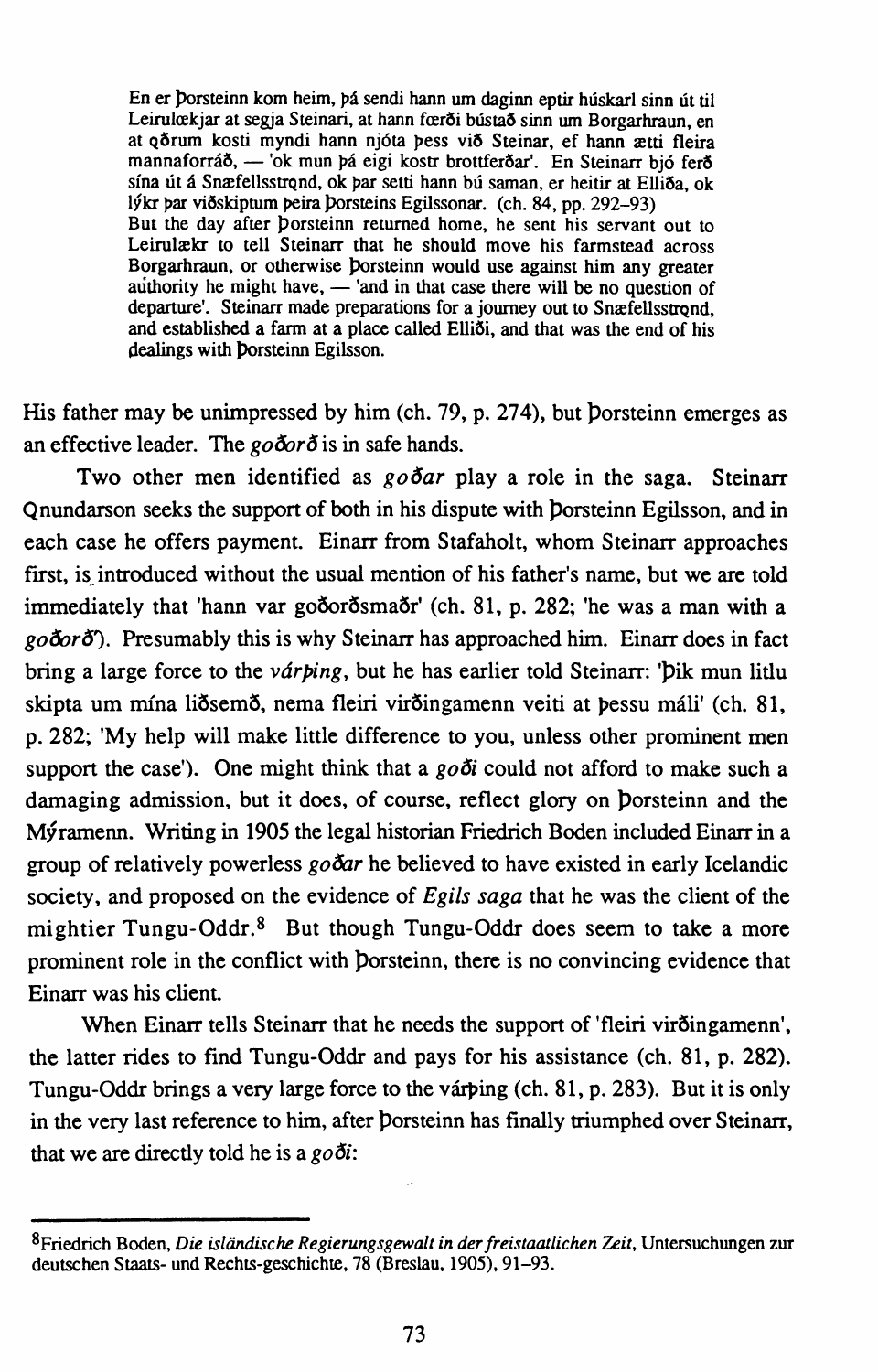Oddr var þá hofðingi í Borgarfirði fyrir sunnan Hvítá; hann var hofsgoði ok réð fyrir hofi því, er allir menn guldu hoftoll til fyrir innan Skarðsheiði.  $(ch. 84, p. 293)$ Oddr was then a leading man in Borgarfjoror south of the Hvítá; he was a *hofsgo6i* and controlled the *hof* ('cult centre') to which everyone this side of Skarðsheidðr paid hof tax.

It is not easy to explain why we are given this information about Tungu-Oddr at such a late stage. One might suggest that by making him seem a powerlul man the saga enhances the triumph of Egill and Dorsteinn, but their victory does not, in fact, involve the discomfiture of Oddr, who withdraws from the dispute immediately his oblique but perceptive warning against trusting Egill is overruled (ch. 81, pp. 285-86).

The sentence just quoted appears only in *Mööruvallabók*. In *Wolfenbüttelbók*, a fragmentary fourteenth-century manuscript, we find instead: 'með peim Tungu-Oddi *[i.e.* Dorsteinn and Tungu-Oddr] var fátt, siðan er mál þeira Steinars hofðu verit' (p. 293, note: 'there was coolness between borsteinn and Tungu-Oddr after the lawsuit between Steinarr and Dorsteinn'), and this reading is supported by the other major *Egils saga* manuscript, *Ketilsb6k.* It seems more effectively to round-off the 'Steinarr episode'.

The saga describes three other figures as *go6ar.* In each case the word *gooi* is attached as an epithet to the man's personal name, and all three bear the same epithet elsewhere in Old Icelandic literature (though Dórhallr goði Oddason is otherwise known only from *Laxdæla saga*). Both *pórhallr and póroddr goði Eyvindarson* become relatives by marriage of the Myramenn. Do rhallr is mentioned only once  $$ in a genealogical listing, as the husband of Egill's granddaughter, Bergp6ra Óláfsdóttir (ch. 78, p. 242). Dóroddr receives two mentions:

> Grimr het ma6r ok var Sveningsson; hann bj6 at Mosfelli fyrir ne6an Heiði; hann var auðigr ok ættstórr. Rannveig var systir hans sammæðra, er átti þóroddr goði í Qlfusi; var peira sonr Skapti logsogumaðr. (ch. 77, p. 241) There was a man called Grimr Svertingsson, who lived at Mosfell below Heiör; he was rich and well-born. His sister by the same mother was Rannveig, whom *póroddr goði of Qlfus married*; their son was Skapti logsogumaðr ('lawspeaker').

> Qzurr Eyvindarson, bróðir Þórodds í Qlfusi, fekk Beru, dóttur Egils. (ch. 78, p. 242) Qzurr Eyvindarson, the brother of *póroddr* of Qlfus, married Bera, Egill's daughter.

The references to poroddr do not seem essential from a literary standpoint. Apparently the connexion with Dóroddr adds lustre to the Myramenn, not least because it links them with one of the most famous *logsogumenn*.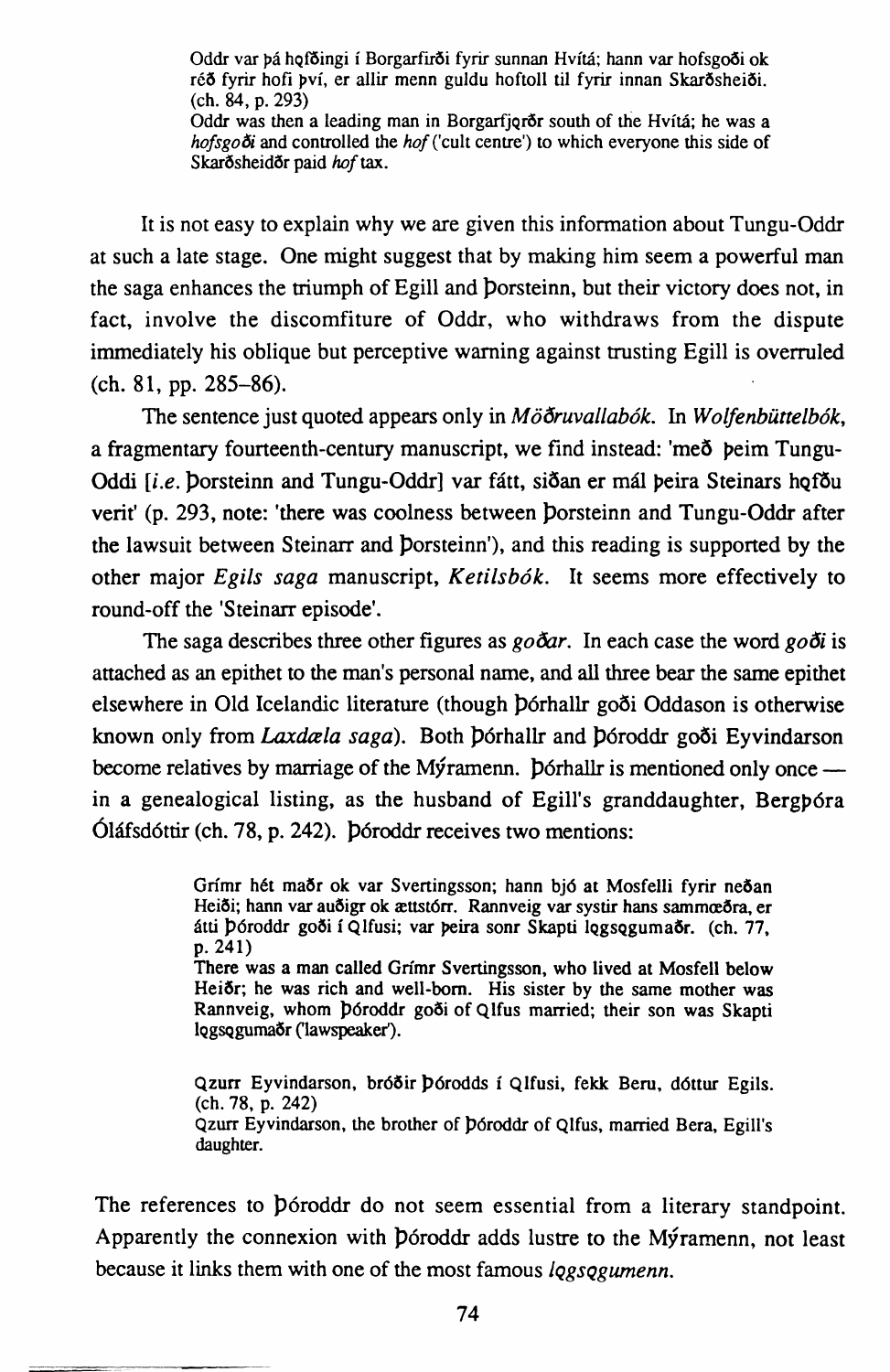It is also in a genealogical listing that the saga makes its only mention of Jorundr goði Hrafnsson. He marries the daughter of Hrafn Hœngsson, who is a kinsman of the Mýramenn and Iceland's first *logsoguma*or (ch. 23, pp. 57-60). The *Sturlubók* version of *Landnámabók* mentions Jorundr as one of the ancestors of the Oddaverjar and the Sturlungar,<sup>9</sup> two of the most prominent families in thirteenth-century Iceland, but there is no attempt to trace his descendants in *Egils saga.* 

Clearly the *goborb* of ninth- and tenth-century Iceland were not a major concern of whoever was responsible for the creation of *Egils saga.* The references to the office of *go6i* in the saga seem random and casual and can hardly be regarded as crucial to the narrative. The saga is certainly not a straightforward attempt to bolster the political position of Snorri or any other thirteenth-century magnate by demonstrating that his ancestors wielded a *go*<sup> $\delta$ </sup>s powers from the beginning of settlement in Iceland.

Yet it does emerge quite clearly that the Myramenn have a *goborb* and are related to other go oar. The relatively unobtrusive presentation of the Mýramannagoðorð is fully in keeping with what the saga reveals about the exercise of power by Egill and Dorsteinn in Iceland. Neither relies much on bombastic display, but the challenge to their position posed by Steinarr and his allies is dealt with most effectively, in a way which makes fully credible the pre-eminence enjoyed by father and son at the local *várbing*.

One of the saga's seven *goðar*, Egill himself, is the son of a *landnámamaðr* but, as already noted, his  $g \circ \delta \circ r \delta$  is mentioned only after he has apparently relinquished it to his son. It is somewhat problematical in the saga how far Tungu-Oddr is removed from the generation of the first settlers. The Steinarr episode and the passing reference earlier to a dispute between 'peir porsteinn ok Tungu-Oddr' (ch. 28, p. 73) would suggest he belongs to Dorsteinn Egilsson's generation; but it is recorded in chapter 79 (p. 275) that porsteinn's wife, Jófríðr, had previously been married to  $p$  oroddr, the son of Tungu-Oddr. The other five *got5ar* all appear two or three generations removed from the *landnamamenn:*  borsteinn is Skalla-Grímr's grandson; Dóroddr goði's brother marries porsteinn's sister; Dórhallr goði is the husband of Bergpóra, Dorsteinn's niece; Jórundr goði is the husband of *Dórlaug*, granddaughter of the *landnámamaðr* Ketill hængr (ch. 23, pp. 58-60); Einarr's family connexions cannot be traced in the saga, but he is apparently of *porsteinn's generation (and <i>Landnámabók*, S50, H38, pp. 86-87, makes him the grandson of a settler).

*<sup>9</sup>Landnamab0k,* edited by Jakob Benediktsson, islenzk Fornrit, l (Reykjavik, 1968), S346, p. 350. The subsequent *Landnámabók* reference is also to this edition.